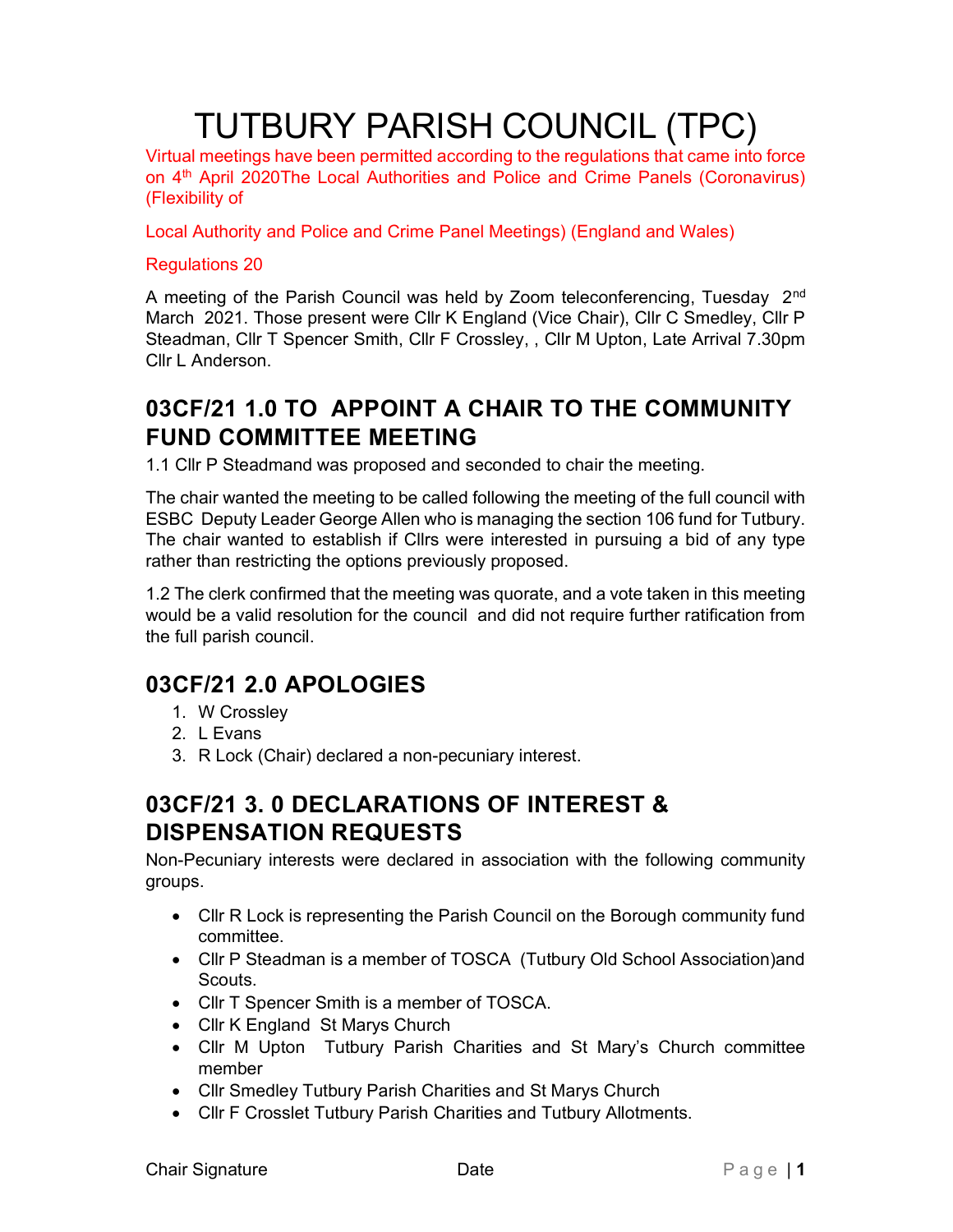The clerk granted dispensations based on the non-pecuniary interests that were declared. These were in the interest of the community and without dispensation the business of the council could not be conducted.

# 03CF/21 4.0 TO DISCUSS AND IF APPROPRIATE PROPOSE THE SUBMISSION OFA GRANT APPLICATION FROM THE PARISH COUNCIL FOR THE FOLLOWING OPTIONS.

- 1. To investigate and if appropriate submit a bid for a new community building at Cornmill Lane.
- 2. To investigate working with the TOSCA committee to secure or/and improve the TOSCA building at Cornmill Lane.
- 3. To investigate and if appropriate improve the Cornmill Lane facilities including improving the tennis court, security, lighting drainage , car parking, changing rooms and access to the current facilities.

4.1 Members discussed the options and concern was raised that if the Parish Council did submit a bid then this would limit the funds available or other community groups. It was proposed that a bid would have to benefit a large proportion of the community. It was acknowledged that there would not be one project that would benefit everyone in the community. It was suggested that the community previously voted in favour of a community building and this should still be pursued.

4.2 A member questioned, if the parish council should not be supporting applications from other community groups, possibly with some amalgamation, in the absence of a bid being submitted from the Parish Council. It was suggested that as the Parish Council would not be privy to all applications, and in order for all application to be fairly considered, the Parish Council chair, as an appointed member of the Tutbury Fund Panel, would be well placed to review all the applications as part of that panel. He would be able to identify community projects, and if necessary, suggest amalgamation of applications to encourage collaborative working for larger projects. However, the decision made would ultimately lie with the Borough Council committee.

4.3 Cllrs discussed that by not submitting a grant application then the council would miss the opportunity of representing the community and securing funds for the benefit of the community.

4.4 It was suggested that the Parish Council should only submit a bid for the facilities that they were responsible for and therefore the facilities at Cornmill